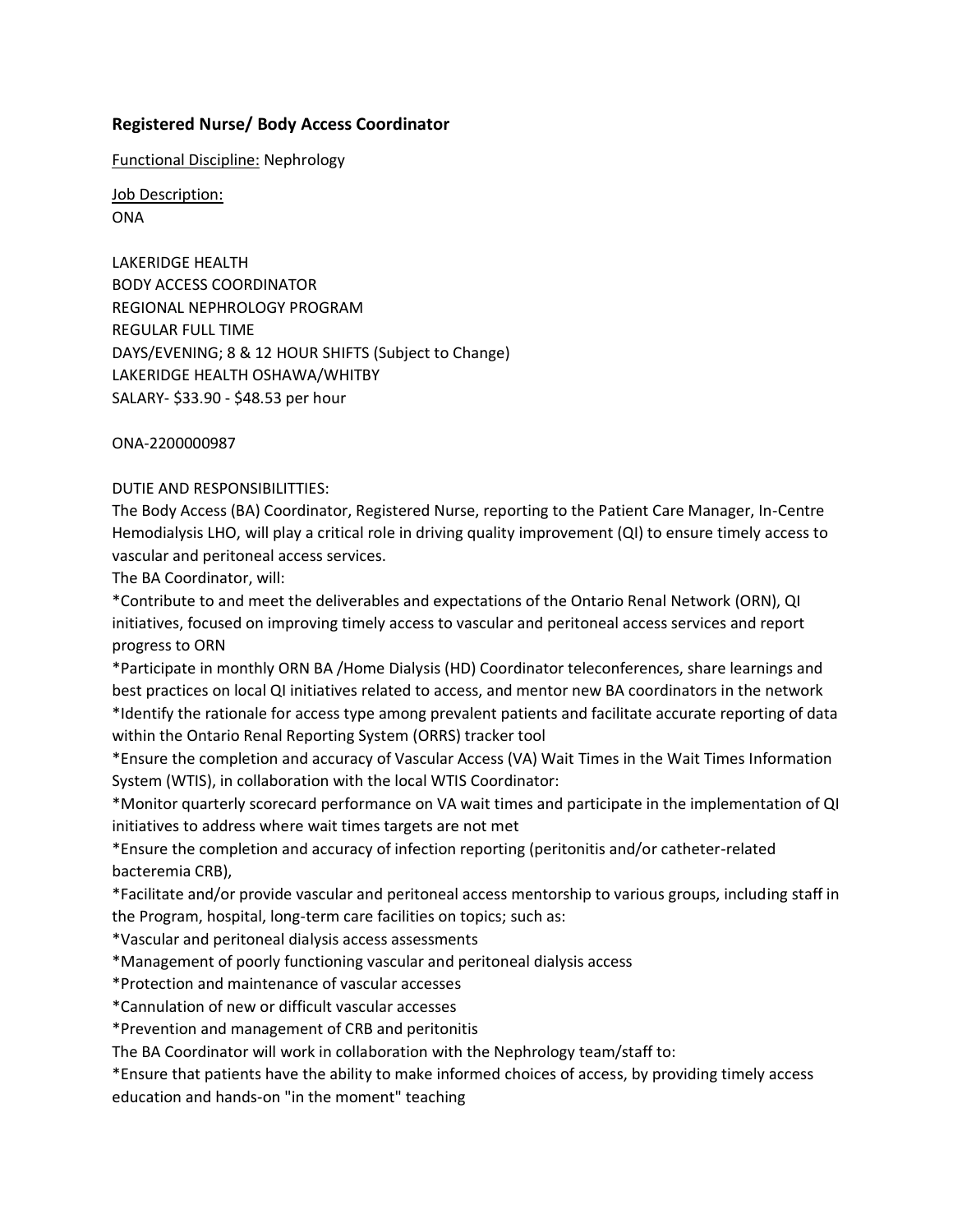\*Mentor and support the education of staff and hands-on care, in the use of the ultrasound for initial and difficult cannulations, training for cannulations, access and de-access of central venous access devices, trouble shooting for vascular access and all other skills around vascular access.

QUALIFICATIONS:

\*Registration with the College of Nurses of Ontario, current B.C.L.S.;

\* Nephrology certificate preferred;

\*Degree in nursing preferred;

\*Significant experience in hemodialysis, vascular access and evidence of recent related continuing education;

\* Demonstrated significant experience in cannulation with expert level skills including use of ultrasound required;

\* Demonstrated self-motivation regarding continuing education in areas of hands-on physical patient assessment (vascular access-related), patient education, leadership and related clinical specialties; \*Sound knowledge and application of nursing skills as listed in the C.O.N. "Standards of Nursing Practice";

\* Demonstrated working knowledge of computer programs: word, power point for presentations; collaborative share-point site with the Ontario Renal Network;

\*Excellent written skills for report completion for the ORN;

\*Excellent organizational, interpersonal, problem-solving and teaching skills;

\*Able to prioritize and complete assignments in a reasonable length of time;

\*Sound judgment, good observation and patient assessment skills, tact and empathy;

\*Able to perform a leadership/preceptorship role;

\* Must be able to guide and lead change and have experience being a change agent;

\*Able to travel between Oshawa/ Whitby campuses as required and to SRH, PRHC and other ORN locations;

\*Demonstrated commitment to our core values of Inclusion, Compassion, Innovation, Teamwork and Joy;

\*Demonstrates an understanding of and commitment to Lakeridge Health's comprehensive safety programs and practices, including staff safety, patient safety, environmental safety, and participates in regular in-service education in this area; and

\*Proven good attendance record with capability of maintaining this same standard.

## CONDITIONS OF EMPLOYMENT:

The terms and conditions of employment are in accordance with the Collective Agreement between the Hospital and the Ontario Nurses Association (RN Bargaining Unit Local 051).

Accommodation will be provided in all parts of the recruitment and assessment process in accordance with the Accessibility for Ontarians with Disabilities Act (AODA). Applicants need to make their needs known in advance.

At Lakeridge Health we value inclusion and diversity. We are committed to fostering a culture that is respectful, inclusive and accessible and to employing a workforce that is representative of the diverse